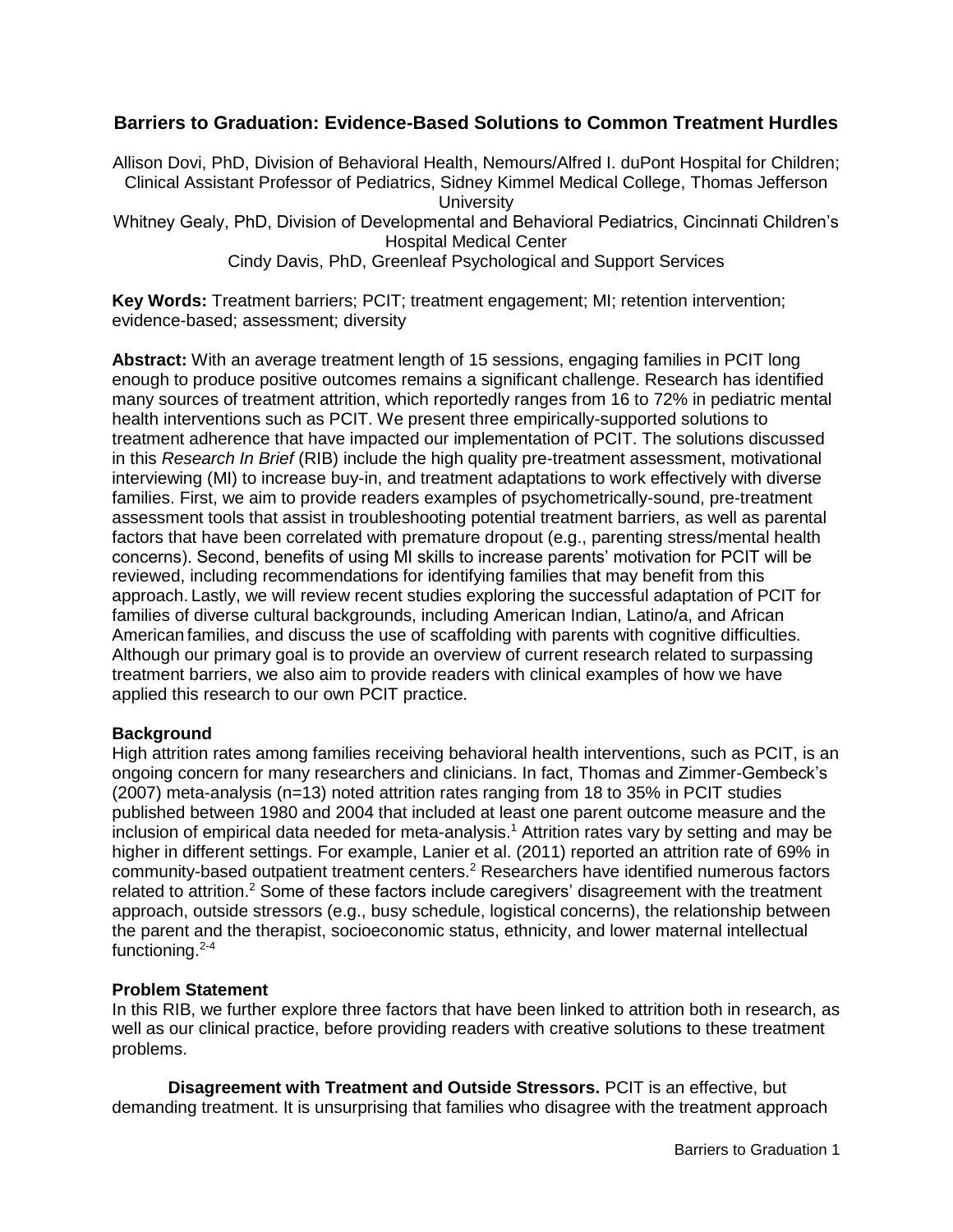of PCIT or are experiencing significant life stressors, would be at greater risk of dropout. Although it is impossible to consistently predict whether a family will drop out, the administration of high quality pre-treatment assessment measures may help clinicians identify the goodness of fit to treatment for families.It can also help predict which families may be at higher risk for dropout, thus allowing for preventative measures to help decrease this possibility.

**Low Client Motivation.** Despite increased familial stress due to the presence of childhood behavioral concerns, engaging in PCIT requires a strong parental commitment not just to therapy, but also to daily practice at home. Some families may present to PCIT to "fix" child behavior but have low motivation to change parenting practices or engage fully in the PCIT process. Motivational interviewing is one positive option for increasing engagement with PCIT.

**Facilitating PCIT with Diverse Families.** Racial and ethnic minority groups in the U.S. in comparison to non-Hispanic Whites tend to underutilize mental health services, to prematurely dropout, and to receive poor care.<sup>5</sup> Additionally, parents with intellectual disability face many parenting challenges that may affect their ability to effectively manage their child's behavior,<sup>6</sup> as well as be successful in PCIT without some protocol modification. These families also are more likely to struggle in maintaining PCIT skills over time and generalizing PCIT strategies to other situations. Anecdotally, working with parents with an intellectual disability may increase the number of needed coaching sessions and the need for additional skill building exercises, before families meet criteria for graduation. In an effort to make headway on addressing mental health disparities, positive strides have been made in adapting PCIT for diverse groups of people and clinical disorders.

### **Solutions**

As clinicians continue to move PCIT from the "bench to the trench," it is important to develop strategies that maintain families' engagement in treatment as well as overcome aforementioned treatment barriers that are often unique to clinical or community settings. We aim to provide clinicians with creative, practical, and effective solutions to address these treatment barriers. Many of these strategies are grounded in research, while other methods are based on our clinical experience.

**Use Pre-Treatment Assessment.** Although an ideal set of pre-treatment measures that will help clinicians predict and prevent treatment attrition has not yet been identified, research has highlighted two predictors of attrition that can be gauged through pre-treatment assessment: caregivers' disagreement with the treatment approach and outside stressors (e.g., busy schedule, transportation). With the knowledge that PCIT is effective in treating many young children exhibiting behavioral and emotional concerns associated with attention-deficit hyperactivity disorder (ADHD) and oppositional defiant disorder (ODD), $^7$  as well as a range a comorbid concerns, it may be helpful to quantitatively capture these parental concerns (e.g., hyperactivity, inattention, defiance) in pre-treatment data. Pre-treatment data that highlights additional emotional concerns in the child, such as posttraumatic stress and anxiety, may encourage the clinician to tailor treatment from that start to ensure that the family's needs are met. Broadband measures, such as the *[Behavior Assessment System for Children, Third](https://www.pearsonclinical.ca/en/products/product-master/item-33.html)*  [Edition](https://www.pearsonclinical.ca/en/products/product-master/item-33.html) (BASC-3)<sup>8</sup> and *The Child Behavior Checklist* (CBCL)<sup>9</sup>, may help increase caregiver buyin by connecting the elevated symptom scales to the behaviors targeted in PCIT. For example, while providing the family with pre-treatment assessment feedback, the clinician can elucidate how PCIT can help children with ADHD sustain attention better on tasks or help oppositional children follow directions. These measures also provide data on various norm-referenced groups (e.g., same-age youth with ADHD), which can help caregivers better understand how their child compares to other youth of the same age and gender, as well as youth with similar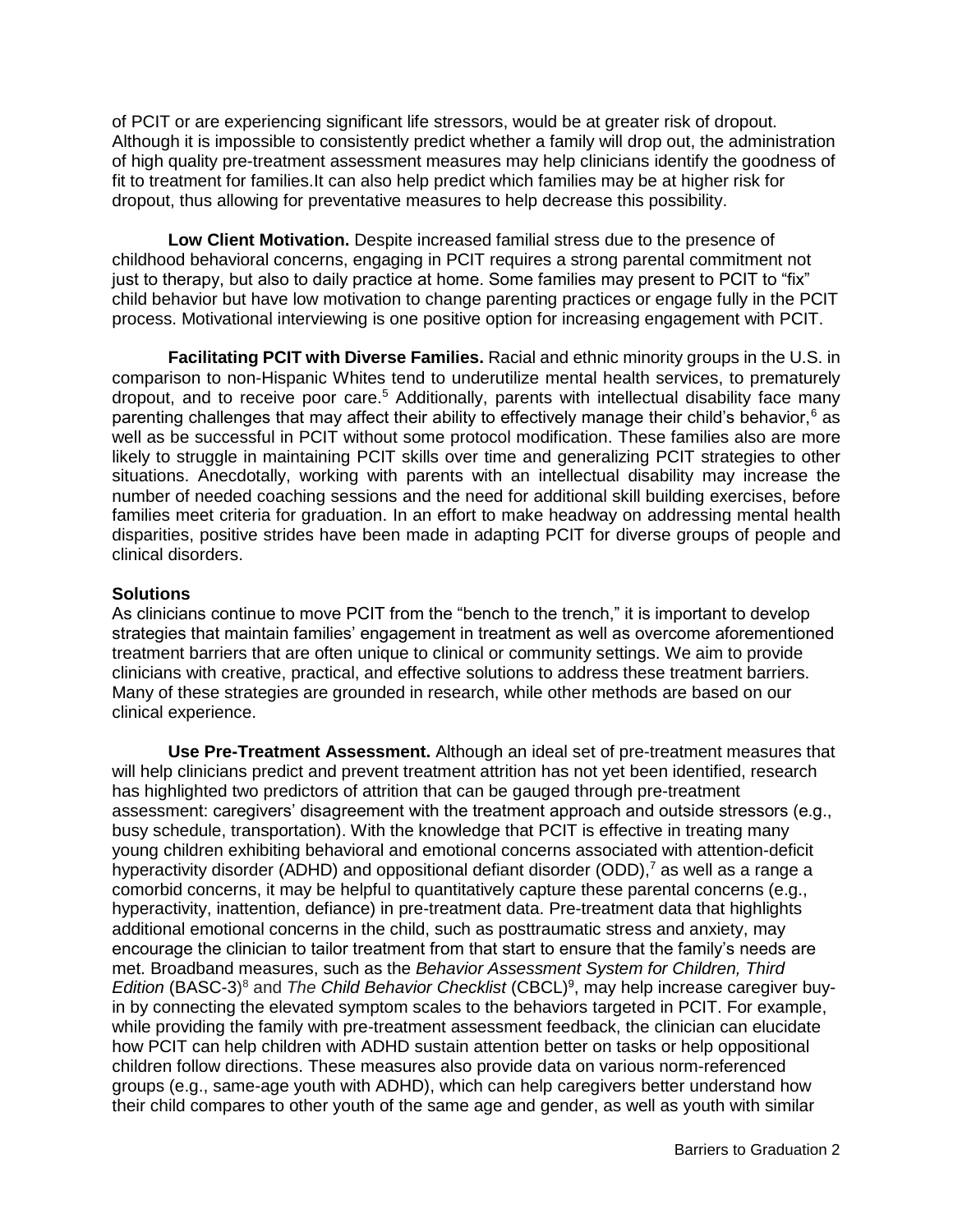diagnoses. Seeing these comparisons can further build motivation for treatment. These psychometrically-sound instruments can be re-administered during treatment if the clinician feels as though the caregiver would benefit from "proof" of progress (if weekly administration of the [Eyberg Child Behavior Inventory](https://www.parinc.com/Products/PKey/97) [ECBI<sup>10</sup>] is insufficient). Of note, some clinicians may be hesitant to use broadband measures, such as the BASC-3 and the CBCL, due to cost. It is important to note that free domain screening tools, such as the *DSM-5 Parent/Guardian-Rated Level 1 Cross-Cutting Symptoms Measure—Child Age 6-17*<sup>11</sup>and the *NICHQ Vanderbilt Assessment Scale<sup>12</sup>* may be helpful alternatives.

To better assess whether stressors unrelated to treatment may interfere with continuity of services, it may be helpful to administer the *Barriers to Treatment Participation Scale*. <sup>13</sup> In addition to this scale yielding high levels of internal consistency, this measure has documented success in predicting whether families will drop out of treatment. Using this tool to identify families that are at-risk for attrition can help clinicians supplement treatment with additional support, problem solve barriers up front, and improve retention of families in treatment. Although most clinicians verbally assess for treatment barriers during the intake appointment, we have anecdotally noticed that some families are more transparent on formal assessment measures than during a clinical interview especially if they are initiating treatment with a clinician with whom they have yet to establish rapport. Furthermore, families may not be aware of potential barriers to treatment until highlighted by standardized measurements. Completing a pretreatment assessment allows families to review and contemplate possible barriers, as well as provides the clinician with an opportunity to facilitate the families' buy-in by providing support as the team collaboratively troubleshoots identified concerns before they become real barriers to treatment success.

**Incorporate Motivational Interviewing (MI) into PCIT.** Motivational interviewing involves several therapeutic principles including using open ended questions, affirmations, reflections, and summaries (OARS); empathizing with families; highlighting discrepancy between goals and current behavior; rolling with resistance rather than confronting it explicitly, and supporting parent self-efficacy.<sup>14</sup> Spending time utilizing motivational interviewing principles at the start of treatment, such as families hearing positive testimonials from previous families, completing decisional balance exercises, and emphasizing discrepancy between current parenting practices and personal parenting goals, has been found to be helpful in decreasing attrition, <sup>15</sup> reducing recidivism of child maltreatment in families, <sup>16</sup> and increasing readiness to change in ambivalent families.<sup>17</sup> Benefits were most robust when motivational interviewing practices were used selectively for families who presented with initial low motivation. Families that may be appropriate for MI practices to increase PCIT engagement/adherence include families involved with child welfare or mandated into treatment, families reporting severe child behavior concerns at intake as they have been found to be at highest risk of attrition,<sup>18</sup> and any family that reports resistance to change, negative talk, or ambivalence regarding their commitment to the PCIT series. Motivational interviewing is a nice approach to engagement as it can be utilized at intake or at any point in therapy. MI can be tailored to the variety of barriers that prevent families from engaging or finishing treatment (e.g., lack of confidence, disagreement with PCIT principles, lack of homework completion) and can be incorporated into any session during check in/out by simply using MI principles in the therapist's clinical interactions with the parent. <sup>19</sup> Addressing ambivalence will likely increase success for families and therapists (e.g., less no-shows, more family buy-in, strengthened alliance with the therapist, improved behavioral outcomes).

**Individualize PCIT.** Eyberg (2005) notes that PCIT "is by definition tailored to the individual family in treatment, both in process and content" (p.  $200$ ).<sup>20</sup> For example, in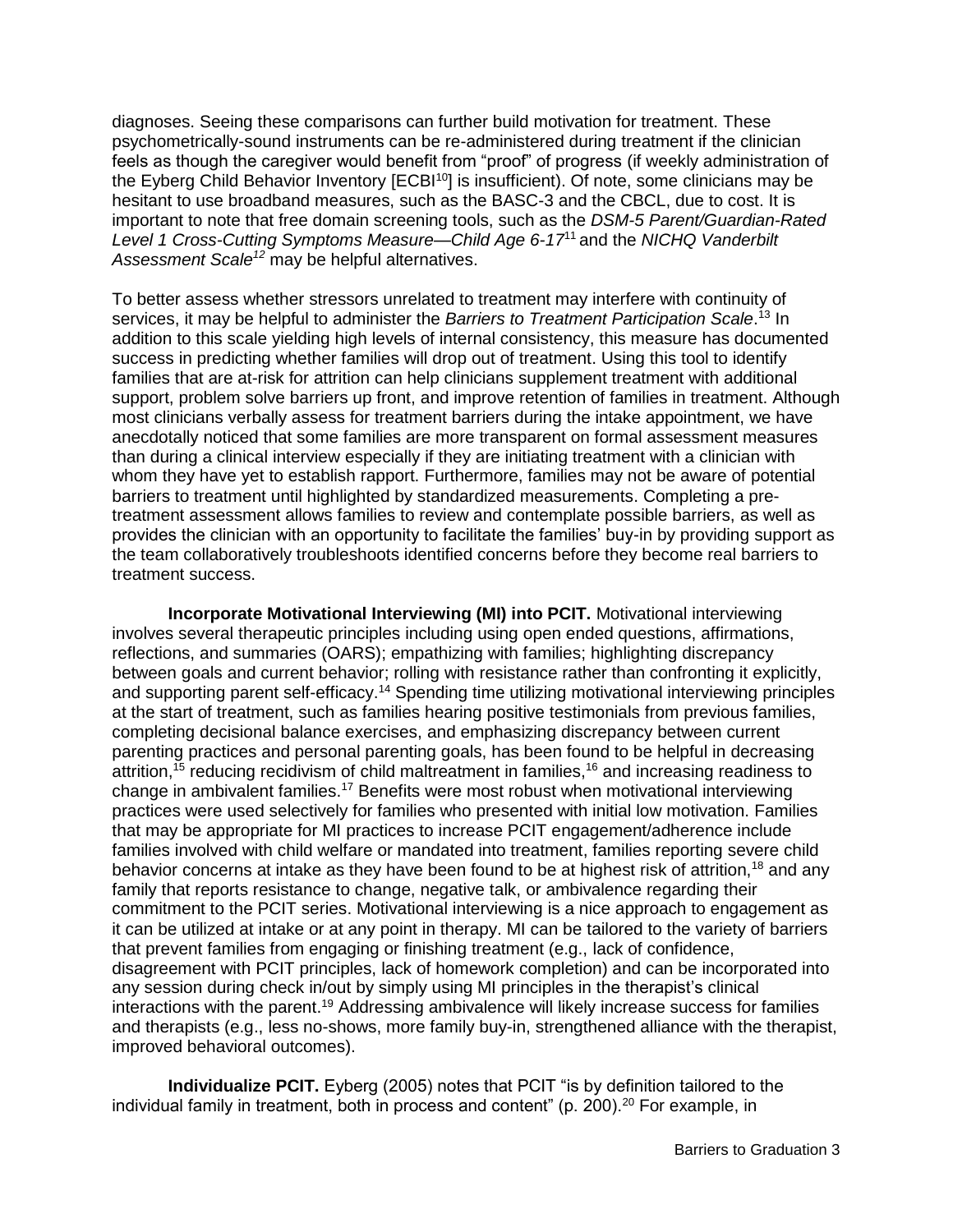considering a parent's cognitive ability, a clinician can vary their use of abstract versus concrete descriptions to teach parenting skills. However, when looking to tailor treatment based on the unique features of an individual case, it is important to look to research on cultural adaptation. Cultural adaptation includes "systematic modification of an evidence-based treatment (EBT) or intervention protocol to consider language, culture, and context in such a way that it is compatible with the client's cultural patterns, meanings, and values." <sup>21</sup> This definition highlights that in order to provide culturally adapted treatment, the focus should go beyond surface level adaptations such as changes in language or simple awareness of cultural affiliation. Rather, adaptations must go to a deeper lever and permeate the treatment with the client's way of being. For example, in working with a multilingual family with varying proficiency in English, it was important to not only provide translated and simplified materials but to generate a mutually understood vocabulary for parents to aid with parenting skills as well as consider each parents' unique cultural perspective and how it impacts their co-parenting skills.

Due to increasing efforts over the last decade, PCIT has been tailored and adapted to new children and family populations including culturally diverse populations<sup>22-23</sup> and a number of clinical disorders like mood and anxiety<sup>23</sup> and developmental delays.<sup>24</sup> Matos et al. (2006) adapted PCIT for Puerto Rican families by translating materials to Spanish, ensuring the language highlighted the sociocultural context of the families.<sup>22</sup> Additional culturally consistent modifications included using colloquial expressions to explain concepts; extended sessions to address parents stressors; discussions on how to include extended family members in the treatment process; and adaption of time-out procedures (e.g., loss of privileges was proposed for children that actively refused to go to the time-out chair or room and demanded the use of excessive force by the parent). These parents demonstrated a good understanding and acceptance of PCIT, but some difficulties were reported about being able to actively ignore negative behavior, as this was viewed as doing nothing, and willingness to use the time-out room, due to experiencing provoking feelings of distress and abandonment. McCabe and Yeh (2009) compared the effectiveness of a culturally modified version of PCIT for Mexican American families, called Guiando a Niños Activos (GANA), to the effectiveness of treatment as usual (i.e., working with a therapist who was not trained in PCIT), and standard PCIT.<sup>23</sup> Some tailoring and adaption procedures for GANA included increasing session time, providing an orientation to therapy, translating and simplifying written handouts, and implementing an engagement protocol. Findings indicated that GANA and standard PCIT produced greater symptom reduction than treatment as usual. Based on the unique features of individual cases, clinicians can use such research studies to tailor the focus or delivery style of PCIT, only when needed, to promote comfortable participation for all types of families.

Recent work highlights the efficacy of PCIT with parents with low cognitive abilities, such that PCIT was effective in increasing positive parenting behaviors and the use of consistent discipline. <sup>6</sup> The modality's use of performance-based training is effective in enhancing the parenting abilities of caregivers, especially those with low cognitive abilities. To further assist in the maintenance and generalization of skills, we have used a few strategies in our own clinical practice that have been successful. We have found that providing families with visual cues, such as a card with pictorial descriptions of the PRIDE skills during CDI and a small laminated cue card with the sequence of time out to be carried with the family in their pocket/purse during PDI, is helpful. It has also been helpful to schedule multiple public outings to increase generalization of skills.

## **Conclusions and Recommendations**

In this RIB, we reviewed three barriers to graduation from PCIT treatment—families' disagreement with treatment modality and outside stressors, low client motivation to complete treatment, and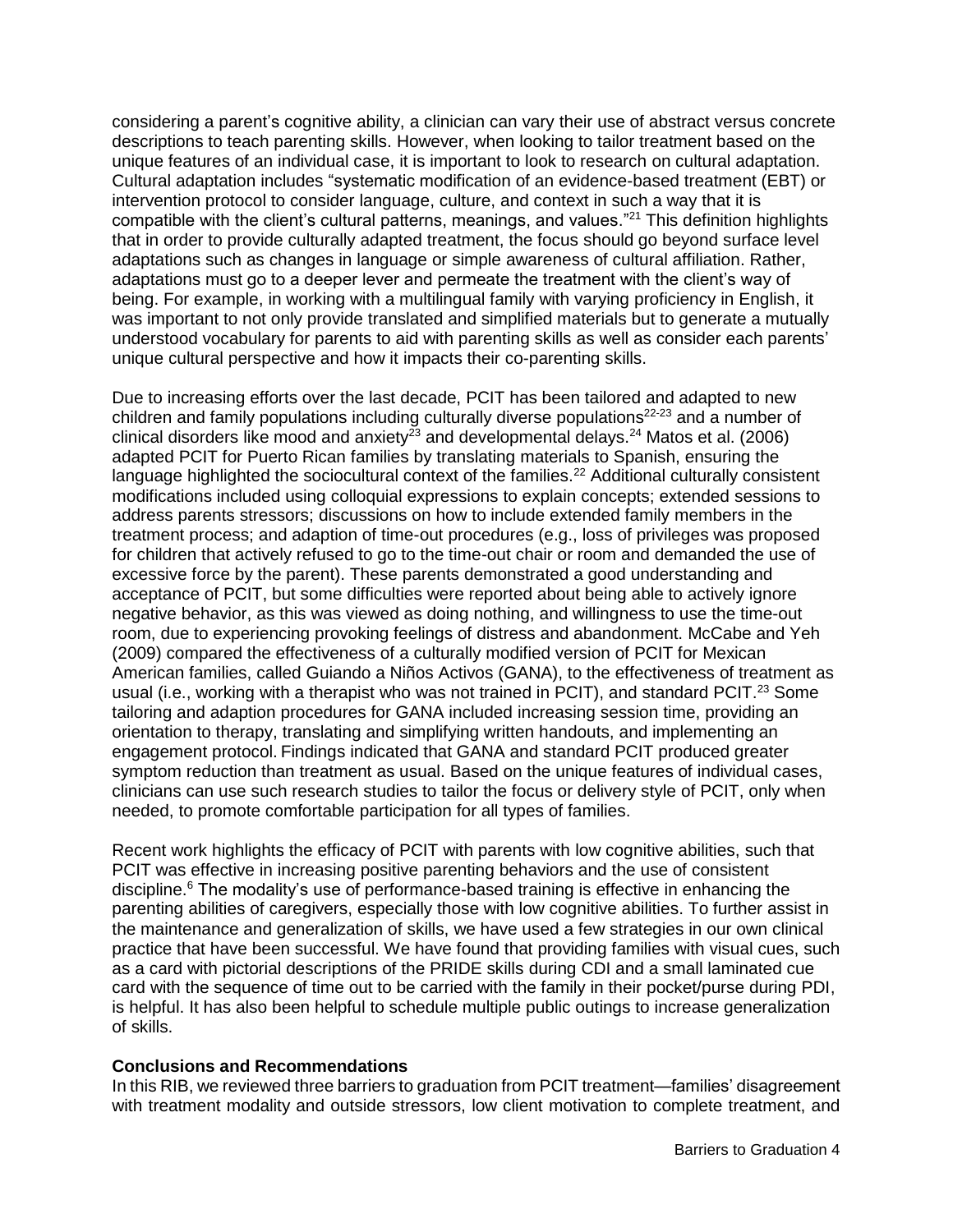appropriately facilitating treatment with diverse families. We encourage clinicians to use pretreatment assessment as a way of introducing quantitative data to highlight the effectiveness of this treatment in addressing the families' primary concerns. Also, gathering pre-treatment information regarding potential barriers to treatment provides the clinician with an opportunity to solicit buy-in by supporting the family to proactively troubleshoot identified barriers. We identified MI as a strategy to use when clients present with low motivation. This therapeutic technique has documented success in literature, as well as our own clinical experience, in helping families graduate treatment and can be applied as early as the intake session. When working with diverse families the following changes to treatment have been found to be helpful: providing an orientation to therapy; offering extended sessions or devoting a session to addressing parents' stressors or concerns; discussing if and how to include extended family members in the treatment process; and addressing families' views and beliefs of time-out. Specifically, therapists working with Latino families should initially focus on building a close relationship by conversing and engaging in social pleasantries. Matos et al. (2006) suggests that during that initial phase, instead of focusing on procedures, therapist should display interest in the family and how they define and cope with their problems.<sup>22</sup> Lastly, providing additional visual cues throughout treatment and increasing the number of public outing activities may improve attrition rates, as well as the maintenance and generalizations of skills, when working caregivers with low cognitive abilities.

After exhausting some of the above options to increase engagement, therapists ultimately will use their good clinical judgment to collaboratively determine whether PCIT is a good fit for each family, and if not, link families with an alternative treatment plan. While families that complete the full course of PCIT (e.g., meet full criteria for graduation) show the best outcomes (i.e., large effect sizes), families who engage in at least four sessions of PCIT exhibit some clinically meaningful improvement (i.e., medium to large effect sizes). <sup>18</sup> Likely, these families have, at minimum, learned some positive parenting strategies (e.g., CDI Teach). While we work to prevent attrition, we can also reframe our current views on treatment success/failure and "meet each family where they are."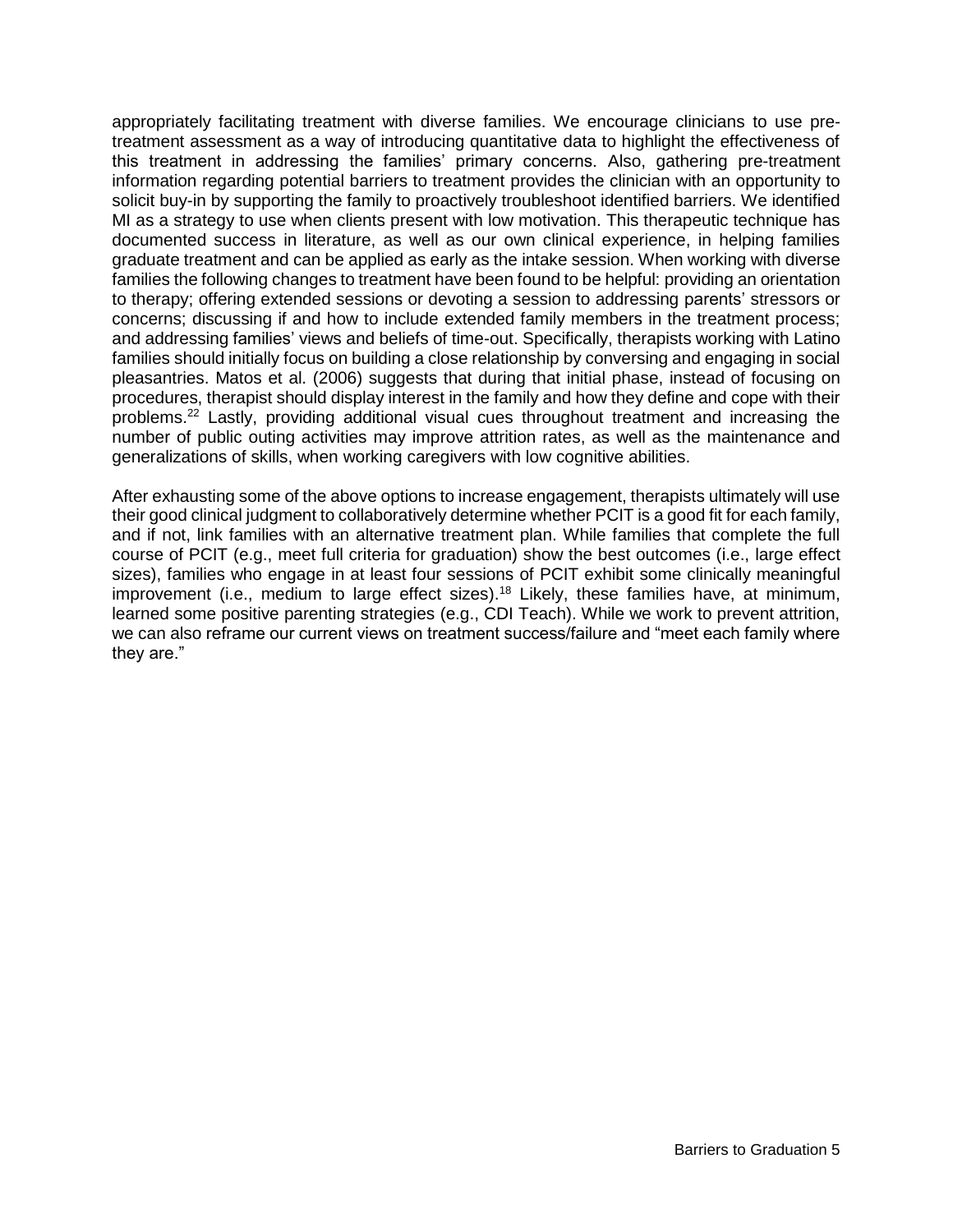### **Citations**

- <sup>1</sup>Thomas, R., & Zimmer-Gembeck, M. J. (2007). Behavioral outcomes of parent-child interaction therapy and Triple P—Positive Parenting Program: A review and meta-analysis. *Journal of abnormal child psychology*, *35*(3), 475-495.
- <sup>2</sup>Lanier, P., Kohl, P. L., Benz, J., Swinger, D., Moussette, P., & Drake, B. (2011). Parent–child interaction therapy in a community setting: Examining outcomes, attrition, and treatment setting. *Research on Social Work Practice*, *21*(6), 689-698.
- <sup>3</sup>Fernandez, M. A., & Eyberg, S. M. (2009). Predicting treatment and follow-up attrition in parent–child interaction therapy. *Journal of Abnormal Child Psychology*, *37*(3), 431-441.
- <sup>4</sup>Harwood, M. D., & Eyberg, S. M. (2004). Therapist verbal behavior early in treatment: Relation to successful completion of parent–child interaction therapy. *Journal of Clinical Child and Adolescent Psychology*, *33*(3), 601-612.
- <sup>5</sup>Institute of Medicine (2009). Initial national priorities for comparative effectiveness research. Washington, DC: The National Academies Press.
- <sup>6</sup>Chengappa, K., McNeil, C. B., Norman, M., Quetsch, L. B., & Travers, R. M. (2017). Efficacy of parent-child interaction therapy with parents with intellectual disability. *Child & Family Behavior Therapy*, *39*(4), 253-282.
- <sup>7</sup>Chronis-Tuscano, A., Lewis-Morrarty, E., Woods, K. E., O'Brien, K. A., Mazursky-Horowitz, H., & Thomas, S. R. (2016). Parent–child interaction therapy with emotion coaching for preschoolers with attention-deficit/hyperactivity disorder. *Cognitive and Behavioral Practice*, *23*(1), 62-78.
- <sup>8</sup>Reynolds, C. R., & Kamphaus, R. W. (2015). BASC-3 behavioral and emotional screening system manual. *Circle Pines, MN: Pearson*.
- <sup>9</sup>Achenbach, T. M. (1991). Manual for the Child Behavior Checklist/4-18 and 1991 profile. *University of Vermont, Department of Psychiatry*.
- <sup>10</sup>Eyberg, S. M., & Pincus, D. (1999). *ECBI & SESBI-R: Eyberg child behavior inventory and Sutter-Eyberg student behavior inventory-revised: Professional manual*. Odessa, FL: Psychological Assessment Resources.)
- <sup>11</sup>American Psychiatric Association. (2013). DSM-5 Parent/Guardian-Rated Level 1 Cross-Cutting Symptom Measure. *Washington, DC: American Psychiatric Association*.
- <sup>12</sup>Wolraich, M. L., Lambert, W., Doffing, M. A., Bickman, L., Simmons, T., & Worley, K. (2003). Psychometric properties of the Vanderbilt ADHD diagnostic parent rating scale in a referred population. *Journal of pediatric psychology*, *28*(8), 559-568.
- <sup>13</sup> Kazdin, A.E., Holland, L., Crowley, M., Breton, S. (1997). Barriers to Treatment Participation Scale: Evaluation and validation in the context of child outpatient treatment. Journal of Child Psychology and Psychiatry 38(8), 1051-062.
- <sup>14</sup> Miller, W. R., & Rollnick, S. (2013). Motivational interviewing: Helping people change. New York, NY: Guilford Press.
- <sup>15</sup>Chaffin, M., Valle, L. A., Funderburk, B., Gurwitch, R., Silovsky, J., Bard, D., ... & Kees, M. (2009). A motivational intervention can improve retention in PCIT for low-motivation child welfare clients. *Child maltreatment*, *14*(4), 356-368.
- <sup>16</sup>Chaffin, M., Funderburk, B., Bard, D., Valle, L. A., & Gurwitch, R. (2011). A motivation-PCIT package reduces child welfare recidivism in a randomized dismantling field trial. Journal of Consulting and Clinical Psychology, 79, 84–95. http://dx.doi.org/10.1037/a0021227
- <sup>17</sup>Webb, H. J., Thomas, R., McGregor, L., Avdagic, E., & Zimmer-Gembeck, M. J. (2017). An evaluation of parent–child interaction therapy with and without motivational enhancement to reduce attrition. *Journal of Clinical Child & Adolescent Psychology*, *46*(4), 537-550.